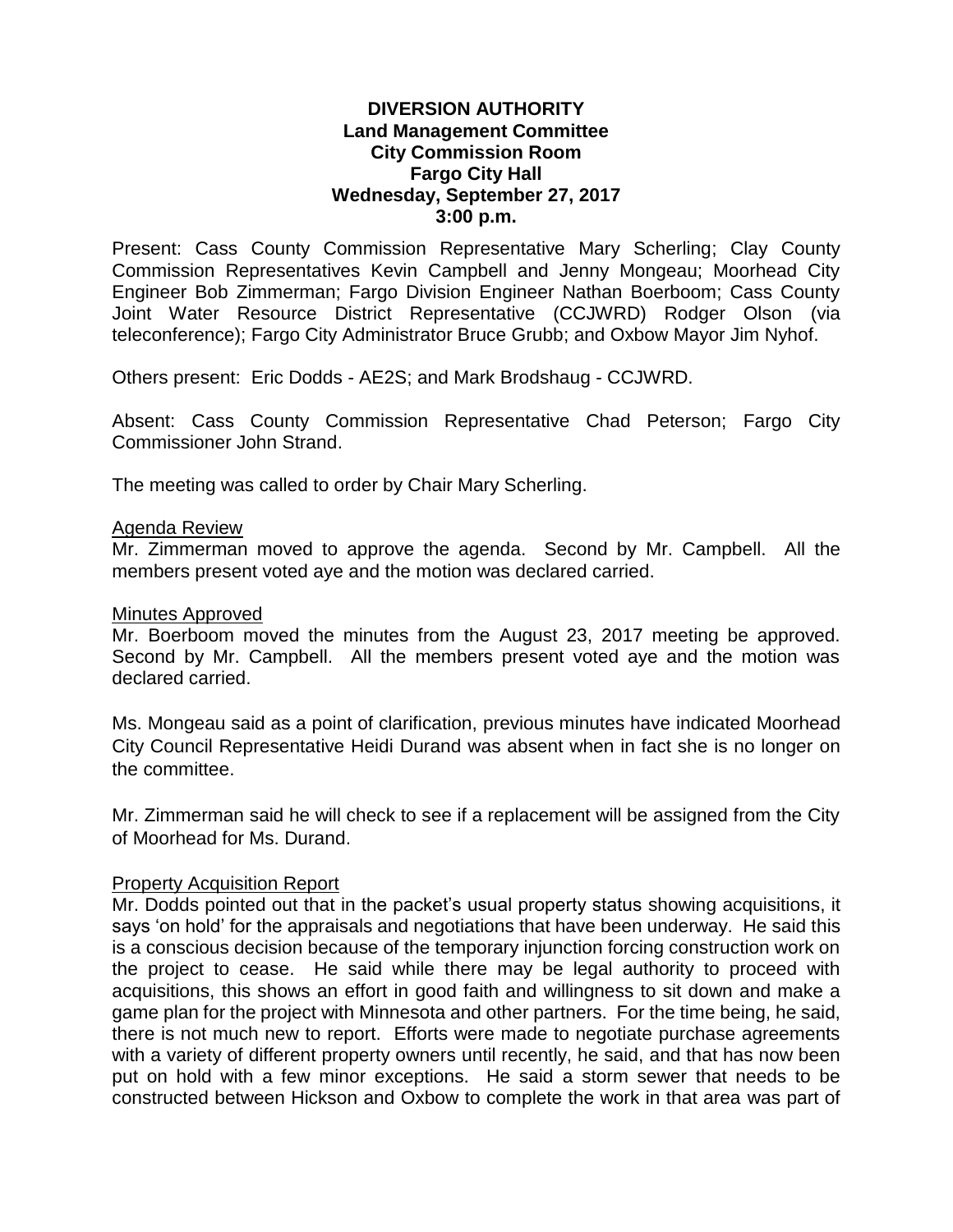the stipulation agreement previously agreed to so there are a few easements that need to be acquired and that work is ongoing. With the exception of that, he said, active acquisitions are pretty much shut down. Land agents are being encouraged to continue to take phone calls and meet with people if they are interested; however, things are not actively moving towards negotiations.

Moorhead Mayor Del Rae Williams present.

In response to a question from Ms. Scherling about whether there are property owners with medical hardships who are affected, Mr. Dodds said the original medical hardship program was put in place pre-Project Partnership Agreement and since the PPA was signed and there was officially a project, the hardship program became more of an opportunistic acquisition program and any acquisitions, medical hardship or otherwise could be entertained. From that context, no official medical hardships are underway, he stated, although there were a handful of opportunistic acquisitions out there. He said the land agents were asked to let those landowners know there will be a time-out, given current circumstances with the injunction.

In response to a question from Ms. Scherling about whether, besides that drain, the City of Oxbow would be OK if there were a big flood in the spring; Mr. Nyhof said there is still work to do on the north end where the road raise is located. He said that work should be done this year and once at that point, Oxbow could fight a flood.

Mr. Dodds said this is all fluid until there is more information, an agreement or whatever. He said the goal is to try to be in position to be responsive to requests and to ramp things back up. He said if there are eager property owners, acquisitions may be considered on a case-by-case basis, but would be circumstantial. If they have a flood today, he said, there could be consideration.

In response to a question from Ms. Scherling about flowage easements and the North Dakota State University (NDSU) study, Mr. Dodds said proposals from four different appraisal firms to conduct a flowage easement evaluation were received at about the same time as the word of the injunction. The submittals were reviewed, he said; however, the suggestion was to reach out to them and let them know that at this point, things cannot proceed. He said they will be contacted when more is known. There is a lot of interest in proceeding with that study or at least some version of it, he said; however, given uncertainty about the project and if or how it may change, it is another effort that is put in a time-out period.

# Property Management Update

Mr. Dodds said there are a handful of rural properties owned that are scattered throughout the channel and staging area. He said preparations were underway for another round of home removal contracts; however, those properties may not need to be removed until there is more certainty about the project so the efforts now are going into weatherization. He said Pifer's is proceeding with farmland rentals.

CCJWRD Update